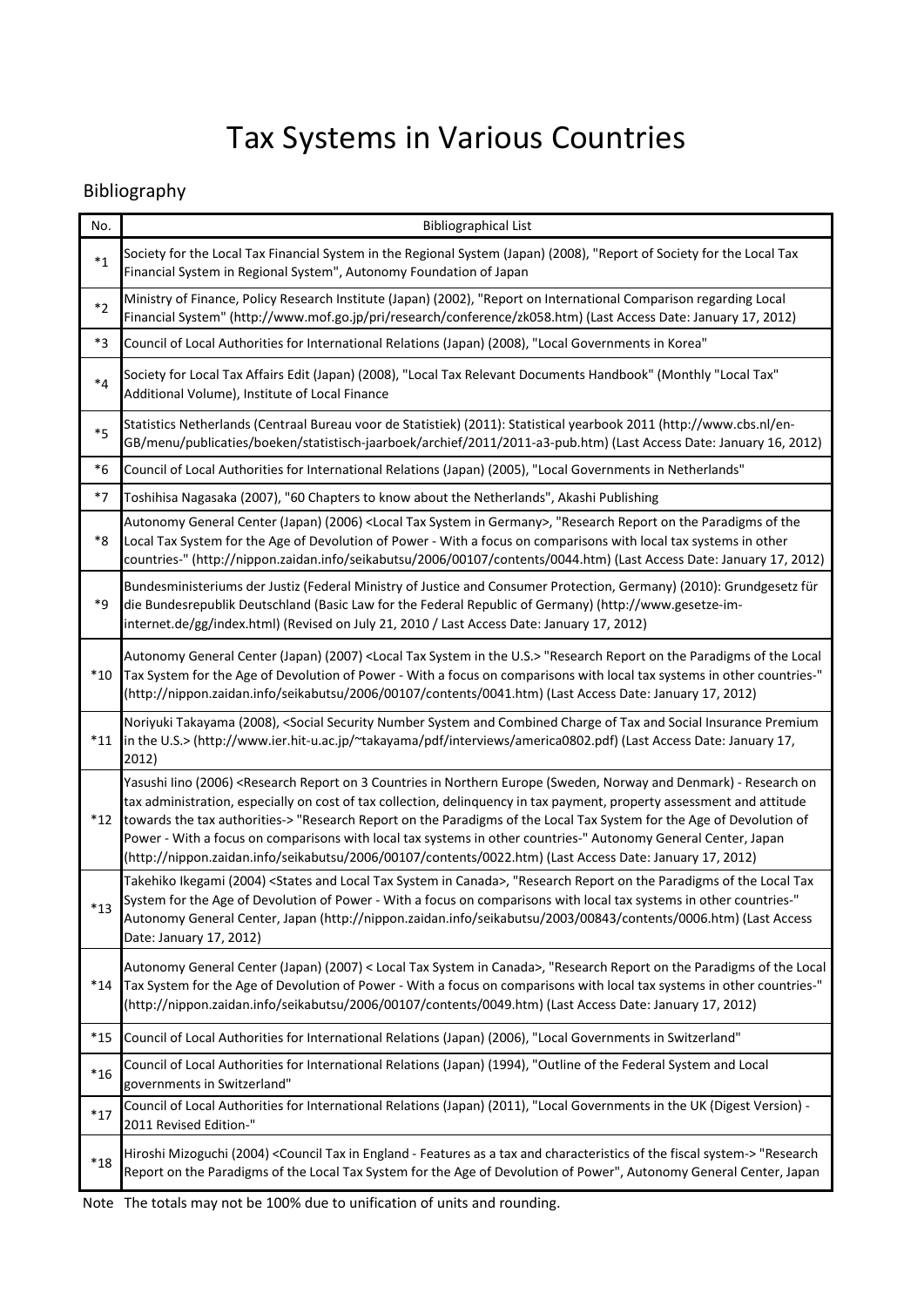| Division                                    |                                               | <b>Unitary Nation</b>                                                                                                                                                                                                                                    |                                                                                                                                                                                                                                                                                                                                                                                                                                                                                                                                                                                                                                     |                                                                                                                                                                                                                                                                                                                                          |  |  |
|---------------------------------------------|-----------------------------------------------|----------------------------------------------------------------------------------------------------------------------------------------------------------------------------------------------------------------------------------------------------------|-------------------------------------------------------------------------------------------------------------------------------------------------------------------------------------------------------------------------------------------------------------------------------------------------------------------------------------------------------------------------------------------------------------------------------------------------------------------------------------------------------------------------------------------------------------------------------------------------------------------------------------|------------------------------------------------------------------------------------------------------------------------------------------------------------------------------------------------------------------------------------------------------------------------------------------------------------------------------------------|--|--|
|                                             |                                               | Japan                                                                                                                                                                                                                                                    | Korea                                                                                                                                                                                                                                                                                                                                                                                                                                                                                                                                                                                                                               | France                                                                                                                                                                                                                                                                                                                                   |  |  |
|                                             | Nation                                        | *1<br>[Central Government]<br>O Income Taxation (Income Tax, Corporate Tax)                                                                                                                                                                              | *3<br>[Central Government]<br>O Inland Tax                                                                                                                                                                                                                                                                                                                                                                                                                                                                                                                                                                                          | *4<br>[Central Government]<br>O Income Taxation (Income Tax, Corporate Tax)                                                                                                                                                                                                                                                              |  |  |
|                                             |                                               | O Consumption Taxation, etc. (Consumption Tax,<br>Gasoline Excise, Alcohol Tax, Tobacco Tax)<br>O Imposing Tax on Assets, etc. (Inheritance Tax)                                                                                                         | • Direct Taxation (Income Tax, Corporate Tax,<br>Inheritance<br>and Gift Tax)<br>. Indirect Tax (Value-added Tax, Special Consumption<br>Тах,<br>Alcohol Tax, Stamp Tax, Securities Exchange Tax)<br>O Customs                                                                                                                                                                                                                                                                                                                                                                                                                      | O Consumption Taxation, etc. (Value-added Tax)<br>O Imposing Tax on Assets, etc. (Inheritance Tax,<br>Gift Tax)                                                                                                                                                                                                                          |  |  |
|                                             |                                               |                                                                                                                                                                                                                                                          | O Traffic/Energy/Environment Tax                                                                                                                                                                                                                                                                                                                                                                                                                                                                                                                                                                                                    |                                                                                                                                                                                                                                                                                                                                          |  |  |
| Distribution of Tax Items among Governments | Extensive Autonomy                            | $*_{1}$<br>[Prefectural and City Governments]<br>O Income Taxation (Prefectural<br>inhabitant Tax, Enterprise Tax)<br>O Consumption Taxation, etc.(Local<br>Consumption Tax, Automobile Tax,<br>Prefectural tobacco Tax, Light oil<br>delivery Tax etc.) | *3<br>[Special Cities/Extensive Cities/Provinces/Special Provinces]<br>O General Taxation (Acquisition Tax, Registration Tax, License Tax,<br>Leisure Tax)<br>O Particular Purpose Taxation (Common Facility Tax, Regional<br>Development Tax, Local Education Tax)<br>[Only in Special Cities/Extensive Cities/Special Provinces]<br>O General Taxation (Residential Tax, Automobile Tax, Butchery<br>Tax, Tobacco Consumption Tax, Travelling Tax)<br>O Particular Purpose Taxation (Land Planning Tax)<br>[Only in Special Provinces]<br>O General Taxation (Asset Tax)<br>O Particular Purpose Taxation (Business Facility Tax) | $^*1$<br>[Regions]<br>O Direct Taxation (Constructed Area Tax,<br>Greenfield Site Tax, Local economy tax :<br>CET <contribution territoriale="" économique="">)<br/>O Indirect Taxation (Automobile Income Tax,<br/>Petroleum Products Inland Consumption Tax,<br/>etc.)</contribution>                                                  |  |  |
|                                             | Autonomy/Cooperation of Fundamental Autonomie | (N/A)<br><no associations="" on="" rights="" taxation=""></no>                                                                                                                                                                                           | (N/A)                                                                                                                                                                                                                                                                                                                                                                                                                                                                                                                                                                                                                               | *1<br>[Departments]<br>O Direct Taxation (Constructed Area Tax,<br>Greenfield Site Tax, Residence Tax,<br>Employment Tax, Automobile Tax, Real<br>Estate Registration Tax, Local economy tax :<br>CET <contribution territoriale="" économique="">)<br/>O Indirect Taxation (Automobile Insurance<br/>Contract Tax, etc.)</contribution> |  |  |
|                                             | Autonomy<br>Fundamental                       | *1<br>[Municipalities]<br>O Income Taxation (Municipal inhabitant<br>Tax)<br>O Consumption Taxation, etc.(Local<br>Consumption Tax, Municipal tobacco Tax<br>etc.)<br>O Imposing Tax on Assets, etc. (Fixed asset<br>Tax, City Planning Tax, etc.)       | *3<br>[Cities/Counties/Autonomous Areas]<br>O General Taxation (Acquisition Tax, Asset Tax)<br>O Particular Purpose Taxation (Business Facility Tax)<br>[Only in Cities and Counties]<br>O General Taxation (Residential Tax, Automobile Tax,<br>Butchery Tax, Tobacco Consumption Tax, Travelling Tax)<br>O Particular Purpose Taxation (Land Planning Tax)<br>[Only in Autonomous Areas]<br>O General Tax (License Tax)                                                                                                                                                                                                           | *1<br>[Communes]<br>O Mainly Direct Tax (Constructed Area Tax,<br>Greenfield Site Tax, Residence Tax, Local<br>economy tax : CET <contribution économique<br="">territoriale&gt;)<br/>O City Planning various taxes, Collection of<br/>Waste Tax, Public Transport Tax, Visit Tax,</contribution>                                        |  |  |
| Local Tax System                            | Determination of Objects of Taxation          | $^*1$<br>$\bigcirc$ Nation determines the principal tax<br>items.<br>$*_{2}$<br>$\bigcirc$ There are taxes not stipulated in<br>laws.                                                                                                                    | $*3$<br>O Although local governments are not<br>allowed to establish taxes in ordinances<br>other than legal tax items, an optional tax<br>item system is adopted for regional<br>development tax, and it can be said that it<br>plays a close role to tax not stipulated in<br>laws.                                                                                                                                                                                                                                                                                                                                               | other various taxes<br>*2<br>O Local Taxes are set by law.<br>$^*1$<br>O There are many optional tax items.<br>O There are many optional reductions<br>and exemptions.                                                                                                                                                                   |  |  |
|                                             | Rate<br>Determination of Tax                  | $^*1$<br>O Nation assesses the standard tax rate.<br>O Local Governments can change the tax<br>rates when they acknowledge that it is<br>necessary for financial or other reasons.                                                                       | $*3$<br>O Discretion of tax rates for 11 tax<br>items out of 16 local tax items is given to (some Communes are not allowed).<br>local governments.                                                                                                                                                                                                                                                                                                                                                                                                                                                                                  | $^*1$<br>O Local governments assess tax rates                                                                                                                                                                                                                                                                                            |  |  |
|                                             | Assessment and Collection                     | $^*1$<br>$\bigcirc$ Basically each local government<br>charges.<br><exceptions><br/>. Local Consumption Tax: Charged by<br/>Nation<br/>Prefectural tax: Charged by<br/>Municipalities</exceptions>                                                       | $*_{3}$<br>O Fundamental Local Governments<br>implement assessment and collection of taxes.<br>local taxes.<br>$\bigcirc$ Fundamental governments are<br>responsible for collecting taxes of<br>extensive autonomy in their realm, and<br>pay the taxes to them.                                                                                                                                                                                                                                                                                                                                                                    | $*_{1}$<br>O Nation collects taxes including local                                                                                                                                                                                                                                                                                       |  |  |

Ť.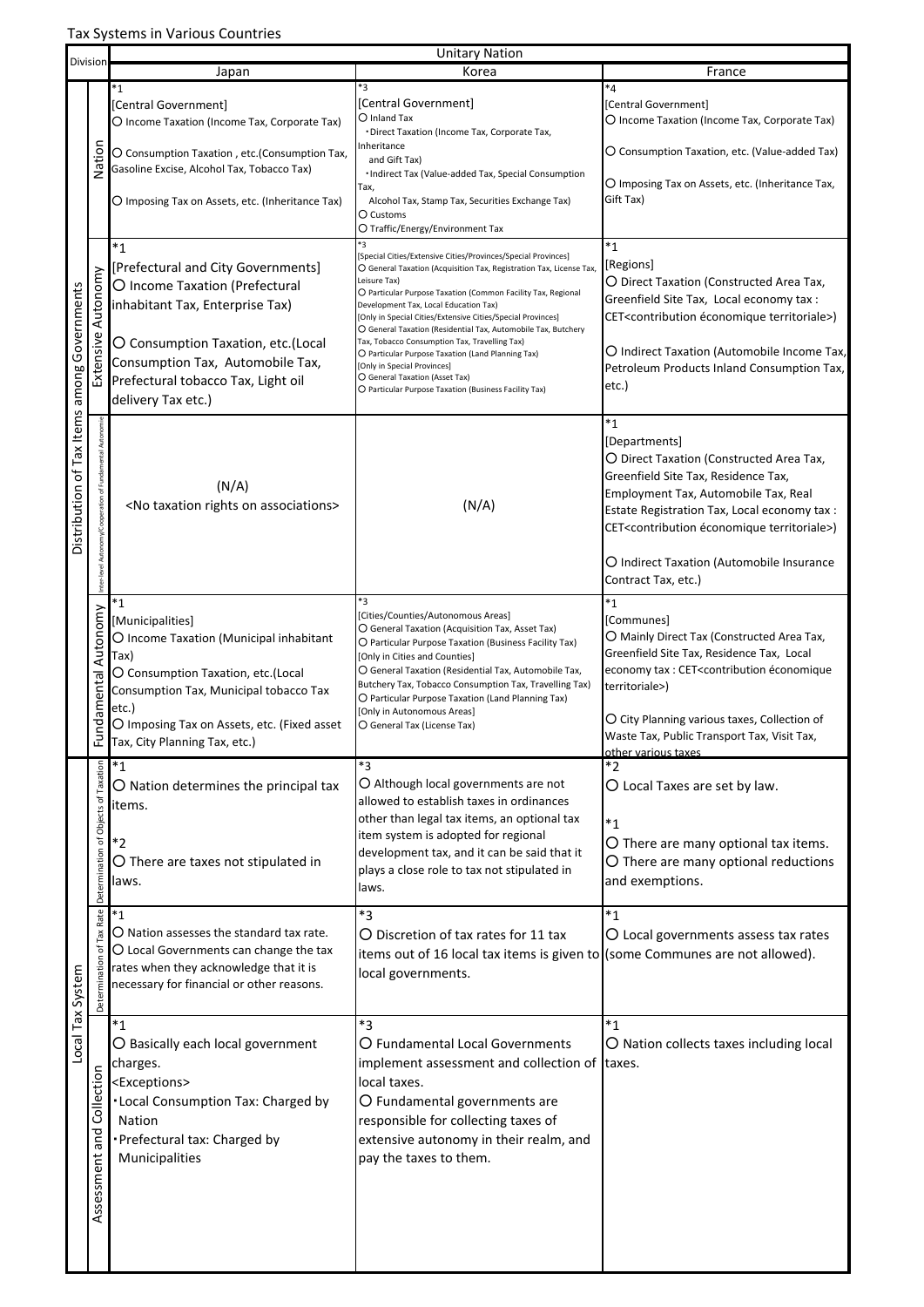| Division                                    |                                                           | <b>Unitary Nation</b>                                                            |                                                          |                                             |  |  |
|---------------------------------------------|-----------------------------------------------------------|----------------------------------------------------------------------------------|----------------------------------------------------------|---------------------------------------------|--|--|
|                                             |                                                           | Sweden                                                                           | Netherlands                                              | UK (England)                                |  |  |
|                                             |                                                           | *4                                                                               | *5                                                       | *4                                          |  |  |
|                                             |                                                           | [Central Government]                                                             | [Central Government]                                     | [Central Government]                        |  |  |
|                                             |                                                           | O Income Taxation (Income and Corporate                                          | O Income Taxation (Income Tax, Salary Tax,               | O Income Taxation (Income Tax, Corporate    |  |  |
|                                             |                                                           | Taxations)                                                                       |                                                          |                                             |  |  |
|                                             | Nation                                                    |                                                                                  | Corporate Tax)                                           | Tax)                                        |  |  |
|                                             |                                                           | O Consumption Taxation, etc. (General                                            | O Consumption Taxation, etc. (Value-added                | O Consumption Taxation, etc. (Value-added   |  |  |
|                                             |                                                           | Consumption Tax, Specific Consumption Tax)                                       | Tax, Environmental Relations Tax,                        | Tax)                                        |  |  |
|                                             |                                                           |                                                                                  | Automobile Tax)                                          |                                             |  |  |
|                                             |                                                           | O Asset Taxation                                                                 | O Imposing Tax on Assets, etc. (Opulence                 | O Imposing Tax on Assets, etc. (Inheritance |  |  |
|                                             |                                                           |                                                                                  | Tax)                                                     | Tax)                                        |  |  |
|                                             |                                                           | $*_{1}$                                                                          | $*5,6$                                                   |                                             |  |  |
|                                             |                                                           | [Landstings]                                                                     | [Provinces]                                              |                                             |  |  |
|                                             |                                                           |                                                                                  |                                                          |                                             |  |  |
|                                             |                                                           | O Income Taxation (single tax system                                             | O Consumption Taxation, etc. (financial                  |                                             |  |  |
|                                             |                                                           | subject to individual income tax which is                                        | source that Provinces can levy in their                  |                                             |  |  |
|                                             |                                                           | proportional to tax rate)                                                        | own right are limited to Automobile Tax)                 | (N/A)                                       |  |  |
|                                             | Extensive Autonomy                                        |                                                                                  |                                                          |                                             |  |  |
|                                             |                                                           |                                                                                  |                                                          |                                             |  |  |
|                                             |                                                           |                                                                                  |                                                          |                                             |  |  |
|                                             |                                                           |                                                                                  |                                                          |                                             |  |  |
|                                             |                                                           |                                                                                  |                                                          |                                             |  |  |
|                                             |                                                           |                                                                                  | $*7$                                                     |                                             |  |  |
|                                             |                                                           |                                                                                  | [Water boards]                                           |                                             |  |  |
|                                             |                                                           |                                                                                  | O Consumption Taxation, etc. (Contamination              |                                             |  |  |
|                                             |                                                           |                                                                                  | Tax)                                                     |                                             |  |  |
| Distribution of Tax Items among Governments | Inter-level Autonomy/Cooperation of Fundamental Autonomie |                                                                                  |                                                          |                                             |  |  |
|                                             |                                                           | (N/A)                                                                            | O Imposing Tax on Assets, etc. (Water board fee)         | (N/A)                                       |  |  |
|                                             |                                                           |                                                                                  | *6                                                       |                                             |  |  |
|                                             |                                                           |                                                                                  | No Taxation right on "Extensive Local                    |                                             |  |  |
|                                             |                                                           |                                                                                  | Governments" (on the whole, most of the taxation         |                                             |  |  |
|                                             |                                                           |                                                                                  | rights come under the jurisdiction of the nation in      |                                             |  |  |
|                                             |                                                           |                                                                                  | the Netherlands)                                         |                                             |  |  |
|                                             |                                                           | $^*1$                                                                            | $*6$                                                     | *1                                          |  |  |
|                                             |                                                           |                                                                                  |                                                          |                                             |  |  |
|                                             |                                                           | [Communes]                                                                       | [Gemeente]                                               | O (Single tax system by Council Tax:        |  |  |
|                                             | Autonomy                                                  | O Income Taxation (single tax system                                             | O Although Real Estate Tax accounts for 1993-)           |                                             |  |  |
|                                             |                                                           | subject to individual income tax which is the most part, there are small amounts |                                                          |                                             |  |  |
|                                             |                                                           | proportional to tax rate)                                                        | of Tree Cutting Approval Tax, Disposal of  *17           |                                             |  |  |
|                                             |                                                           |                                                                                  | Waste and Sewage Tax, Dog Tax, etc.                      | O Can set additional tax of non-            |  |  |
|                                             |                                                           |                                                                                  |                                                          |                                             |  |  |
|                                             | Fundamental                                               |                                                                                  |                                                          | domestic rate within the upper limit set    |  |  |
|                                             |                                                           |                                                                                  |                                                          | up by the nation: 2009-                     |  |  |
|                                             |                                                           | $*_{2}$                                                                          | *6                                                       | *2, 18                                      |  |  |
|                                             |                                                           |                                                                                  |                                                          |                                             |  |  |
|                                             |                                                           | O Can have taxes not stipulated in laws                                          | O Provinces and Gemeente cannot set                      | $O$ Local taxes are set by law.             |  |  |
|                                             |                                                           | (no introduction)                                                                | new tax items other than those                           |                                             |  |  |
|                                             |                                                           |                                                                                  | approved by law. However, they can set                   | O Nation has authority for tax rate         |  |  |
|                                             |                                                           | $*_{1}$                                                                          | processing fees if there are relationships               | limits (central Government has authority    |  |  |
|                                             |                                                           | O Parliament determines the object of                                            | to the cost of services they provide.                    | to suppress rise in Council Taxes of local  |  |  |
|                                             |                                                           | taxation.                                                                        |                                                          |                                             |  |  |
|                                             | Determination of Objects of Taxation                      |                                                                                  |                                                          | governments).                               |  |  |
|                                             |                                                           | $^\ast1$                                                                         | $*6$                                                     | $^{\ast}18$                                 |  |  |
|                                             | Rate                                                      |                                                                                  |                                                          |                                             |  |  |
|                                             |                                                           | O Local Governments assess tax rates.                                            | O There are upper limits set by law                      | O Local governments determine the           |  |  |
|                                             |                                                           |                                                                                  | regarding tax rates, and it is not allowed               | amounts of Council taxes (depending on      |  |  |
|                                             |                                                           |                                                                                  | for Gemeente to set tax rates that are                   | their own financial conditions).            |  |  |
|                                             |                                                           |                                                                                  | higher than the upper limits.                            |                                             |  |  |
| Local Tax System                            | Determination of Tax                                      |                                                                                  |                                                          |                                             |  |  |
|                                             |                                                           | $*_{1}$                                                                          | *6                                                       | $*_{1}$                                     |  |  |
|                                             |                                                           | O Nation collects taxes including local                                          | $\bigcirc$ Although there are local taxes (belasting) as | $O$ Local governments which are in the      |  |  |
|                                             |                                                           |                                                                                  | their own financial resources, these are only a          | lower layer (such as Districts, Unitary     |  |  |
|                                             |                                                           | taxes.                                                                           | small amount in proportion to the whole budgets          |                                             |  |  |
|                                             |                                                           |                                                                                  | for both Provinces and Gemeente.                         | Associations, London Borough, etc.)         |  |  |
|                                             | Collection                                                |                                                                                  | O Automobile Tax which is charged as a Provincial        | collect taxes.                              |  |  |
|                                             |                                                           |                                                                                  | Tax is essentially charged as a National Tax as well.    |                                             |  |  |
|                                             | and                                                       |                                                                                  | Due to the surcharge-like element, Provinces levy        |                                             |  |  |
|                                             |                                                           |                                                                                  | the tax.                                                 |                                             |  |  |
|                                             |                                                           |                                                                                  | O Although the nation collects most taxes                |                                             |  |  |
|                                             |                                                           |                                                                                  | directly, Provinces and Gemeente also collect            |                                             |  |  |
|                                             | Assessment                                                |                                                                                  | specific tax items and surcharges, etc.                  |                                             |  |  |
|                                             |                                                           |                                                                                  | Waterboards have taxation rights as well.                |                                             |  |  |
|                                             |                                                           |                                                                                  |                                                          |                                             |  |  |
|                                             |                                                           |                                                                                  |                                                          |                                             |  |  |
|                                             |                                                           |                                                                                  |                                                          |                                             |  |  |